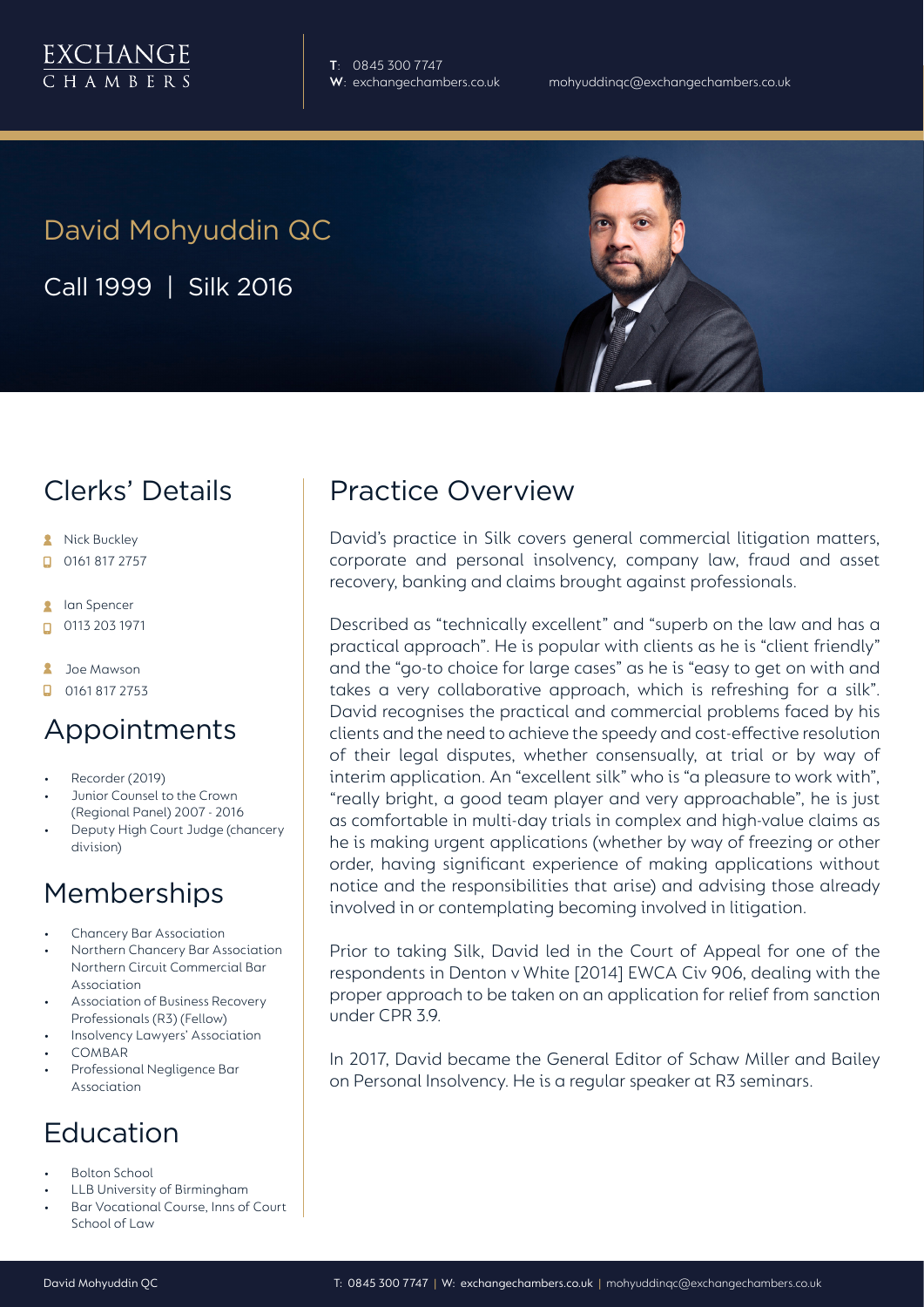

#### Recommendations

#### **Chambers and Partners**

"He works very well in a team, adopting a collaborative approach. He has great attention to detail and is also very effective with clients and their expectations, giving them the necessary robust advice to calm them down. He also adapted quickly to the changes from COVID."

"David is very commercial and is popular with clients. He is intelligent, outcome-focused and thoughtful."

"He is a pleasure to work with – always happy to chat through any issues."

"A strong performer in court."

"He got to grips with the detail of the case very quickly and quickly won the confidence of the clients."

"He has an easy presence in court and he gives good commercial advice."

"A pleasure to work with - he 's quick to respond to queries and is unflappable in court. His written submissions are always succinct, and his cross-examination is thorough and tenacious." "He's really bright, a good team player and very approachable."

"He is really respected by the judges and he has a lot of gravitas."

"He is very good at analysing a case and getting down to the core essentials." "He is superb on the law and has a practical approach." "He is very quick to grasp the issues and to give you a clear and well-rounded view."

"Very bright and a great team player. He is very personable and gets the right balance between being aggressive but also pragmatic and sensible when needed." "David is fantastic to work with – on top of being technically excellent he is extremely user-friendly and very quickly builds up a great rapport with clients." "Technically sound and very aware of the practical and commercial context of his advice."

"He produces good skeleton arguments."

"He sets a position out very clearly and his advocacy is excellent in court. He is easy to get on with and takes a very collaborative approach, which is refreshing for a silk."

"Technically excellent in his advice while providing a commercial focus." "My go-to: very considered, calm and easy to work with."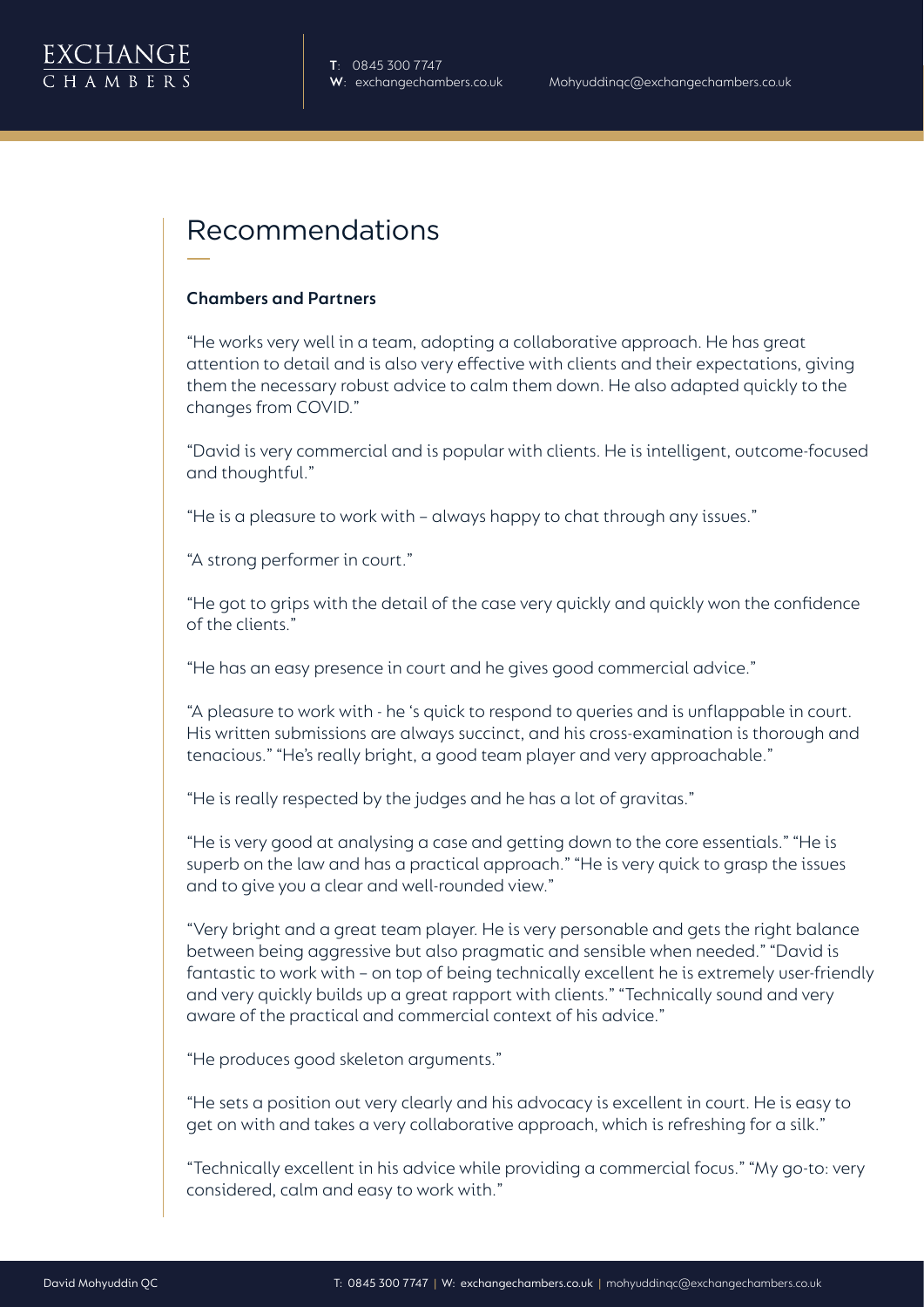**T**: 0845 300 7747

"A relatively young silk who's highly knowledgeable and a good choice if you need some aggression to be injected into a case."

"David is fantastic to work with – on top of being technically excellent, he is extremely user-friendly and very quickly builds up a great rapport with clients." "He is extremely personable, bright and gets to the heart of issues very quickly."

"He's very down to earth and happy to take calls at any time." "He's very useful as he gets you over any initial hurdles you might have."

"He's extremely bright, but at the same time has the ability to engage with clients." "He's absolutely fantastic - he's a real team player."

"He is clever, authoritative and willing to buy into the case and be part of the team." "Extremely precise in court."

"He is very forensic and analytical in his approach and his arguments are very well put together." "A very personable type and he is good on his feet."

"He's very well prepared and his papers are immaculate - he thinks outside the box."

"He's excellent, very proactive, bright, tactical and frankly very cost-effective."

"Decisive and thorough, he displays an intricate knowledge of the law and applies it brilliantly." "An excellent strategist."

"A renowned insolvency barrister with a strong reputation in the adjacent field of commercial chancery."

"He has the gift of being able to condense an argument where others would be overly verbose. His skeleton arguments are always spot-on and to the point and he has a very persuasive advocacy style."

"Proficient senior junior adept in a variety of commercial and insolvency work, including commercial fraud matters. Assists with high-value cases of legal importance, including Court of Appeal briefs."

"He has in-depth knowledge. He is also very straightforward and very down-to-earth."

"Really user-friendly. He rolls up his sleeves, gets involved and is prepared to put his neck on the line and back his judgement, which he always comes through on."

"He is decisive and thorough, he displays intricate legal knowledge and he crafts the perfect legal strategy for the client."

"He is at the top of our list for instructing."